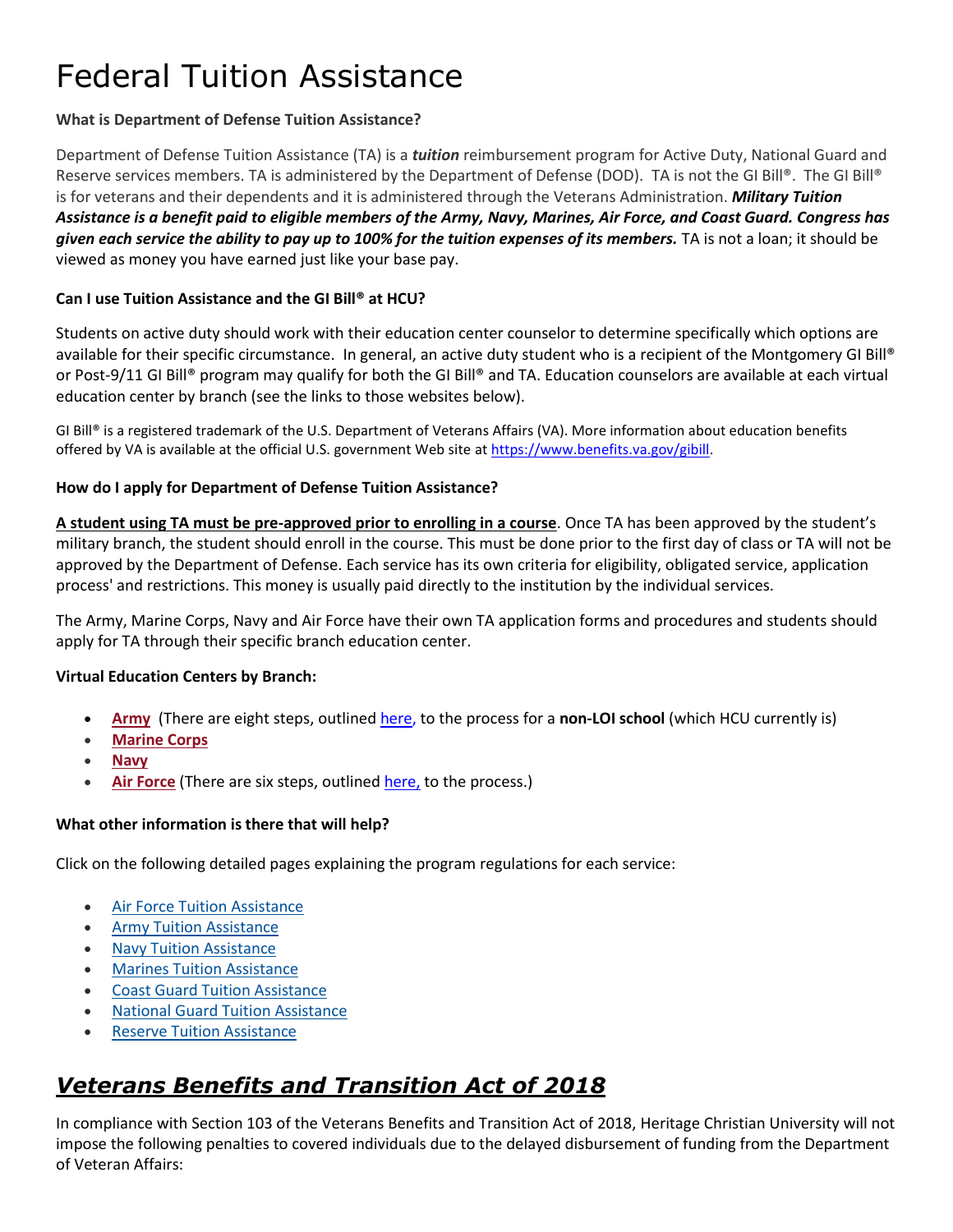- preventing or delaying the student's enrollment,
- the assessment of late fees,
- the denial of access to any resources available to other students who have satisfied their tuition and fees bills to the institution, including but not limited to classes, libraries, or other institutional facilities, or
- require the student to secure alternative or additional funding

Such students are required to:

- Produce a Certificate of Eligibility;
- Provide written request to be certified;
- Provide additional information needed to properly certify the enrollment as required by the Primary School Certifying Official.

This provision ends on the earlier of the following dates:

- The date on which payment from the VA is made to the institution
- 90 days after the date the institution certified tuition and fees following the receipt of the Certificate of Eligibility

**IMPORTANT**: It is recommended that you print of a copy of your confirmation notification and bring it to the HCU Office of Financial Aid (Mechelle Thompson) [mthompson@hcu.edu](mailto: mthompson@hcu.edu) phone: 256.7665.6610 x 303, P.O. Box HCU, Florence, AL 35630. Also, if you have any questions about the using tuition assistance at HCU, please use the contact information above as well.

|  | <b>Recap of program</b> |  |
|--|-------------------------|--|
|  |                         |  |

| <b>Service</b>   | <b>Amount Covered</b>                                                                                                                                                   | <b>What is Covered</b>                                                                                         | Who is Eligible                                                                             |
|------------------|-------------------------------------------------------------------------------------------------------------------------------------------------------------------------|----------------------------------------------------------------------------------------------------------------|---------------------------------------------------------------------------------------------|
| <b>Air Force</b> | 100% tuition & fees, not to<br>exceed:<br>\$250 per semester<br>$\bullet$<br>hour<br>\$166 per quarter hour<br>$\bullet$<br>\$3,750 per fiscal year                     | Tuition<br>$\bullet$<br>Lab Fees<br>Enrollment<br>fees<br><b>Special Fees</b><br>$\bullet$<br>Computer<br>Fees | Active duty<br>Reserves                                                                     |
| Army             | 100% tuition & fees, not to<br>exceed:<br>\$250 per semester<br>hour<br>\$166 per quarter hour<br>$\bullet$<br>16 semester hours per<br>year<br>\$4,000 per fiscal year | Tuition<br>Lab Fees<br>Enrollment<br>fees<br><b>Special Fees</b><br>$\bullet$<br>Computer<br>Fees              | <b>Active Duty</b><br>$\bullet$<br>ARNG on Active Duty<br>$\bullet$<br><b>Army Reserves</b> |
| <b>Navy</b>      | 100% tuition & fees, not to<br>exceed:                                                                                                                                  | Tuition<br>Lab Fees<br>Enrollment<br>fees                                                                      | <b>Active Duty</b><br>$\bullet$<br>Naval Reserves in AD<br>$\bullet$<br>status              |